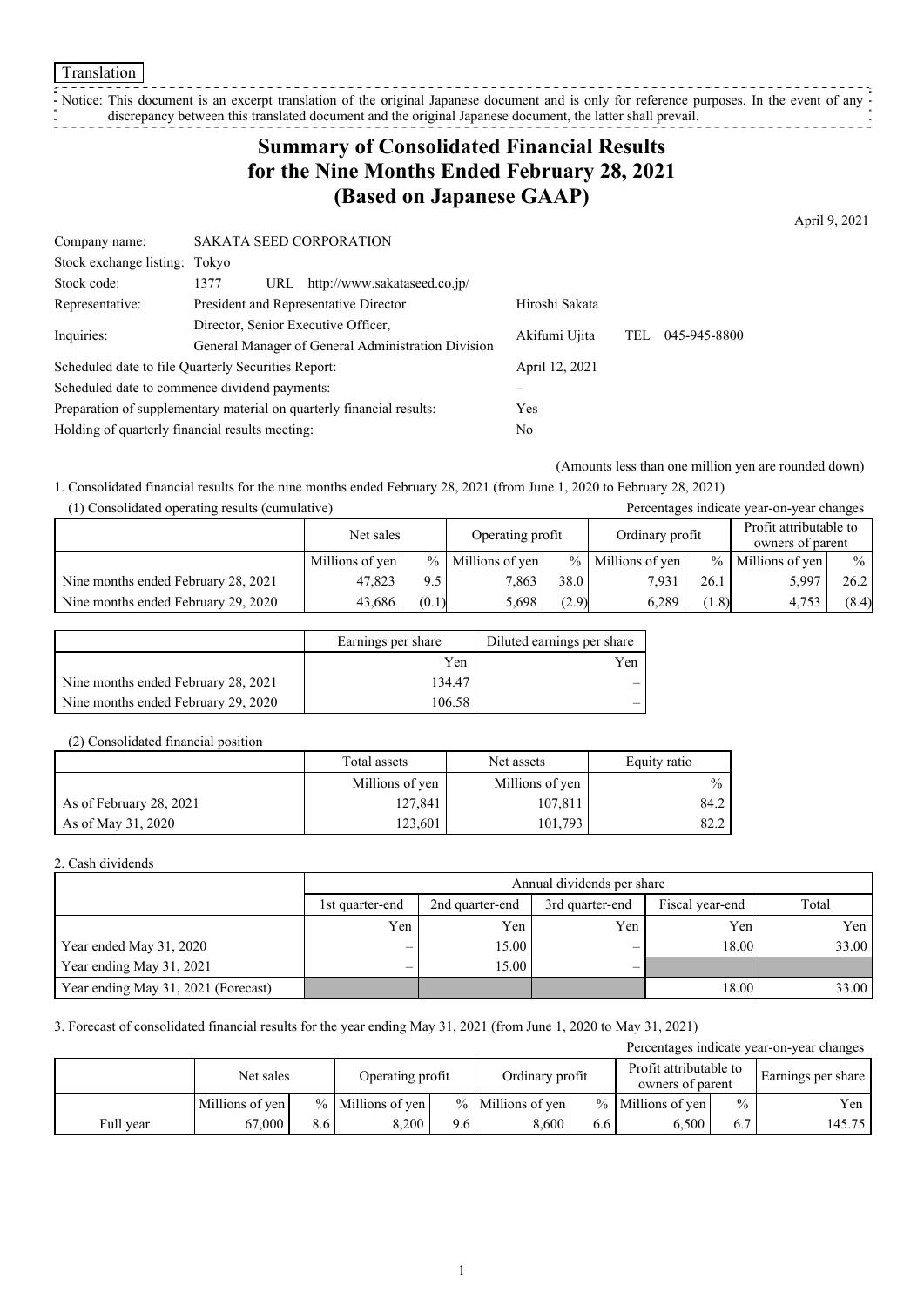| 4. Notes                                                                                                                                                                         |                   |                                                         |                |                   |
|----------------------------------------------------------------------------------------------------------------------------------------------------------------------------------|-------------------|---------------------------------------------------------|----------------|-------------------|
| (1) Changes in significant subsidiaries during the nine months ended February 28, 2021<br>(changes in specified subsidiaries resulting in the change in scope of consolidation): |                   |                                                         | No             |                   |
| (2) Application of special accounting methods for preparing quarterly consolidated financial statements:                                                                         |                   |                                                         | Yes            |                   |
| (3) Changes in accounting policies, changes in accounting estimates, and restatement of prior period financial statements                                                        |                   |                                                         |                |                   |
| Changes in accounting policies due to revisions to accounting standards and other regulations:                                                                                   |                   |                                                         | N <sub>o</sub> |                   |
| Changes in accounting policies due to other reasons:                                                                                                                             |                   |                                                         | N <sub>o</sub> |                   |
| Changes in accounting estimates:                                                                                                                                                 |                   |                                                         | N <sub>o</sub> |                   |
| Restatement of prior period financial statements:                                                                                                                                |                   |                                                         | No             |                   |
| (4) Number of issued shares (common shares)                                                                                                                                      |                   |                                                         |                |                   |
| Total number of issued shares at the end of the period (including treasury shares)                                                                                               |                   |                                                         |                |                   |
| As of February 28, 2021                                                                                                                                                          | 47,410,750 shares | As of May 31, 2020                                      |                | 47,410,750 shares |
| Number of treasury shares at the end of the period                                                                                                                               |                   |                                                         |                |                   |
| As of February 28, 2021                                                                                                                                                          | 2,813,534 shares  | As of May 31, 2020                                      |                | 2,813,037 shares  |
| Average number of shares during the period (cumulative from the beginning of the fiscal year)                                                                                    |                   |                                                         |                |                   |
| Nine months ended February 28, 2021                                                                                                                                              |                   | 44,597,510 shares   Nine months ended February 29, 2020 |                | 44,597,962 shares |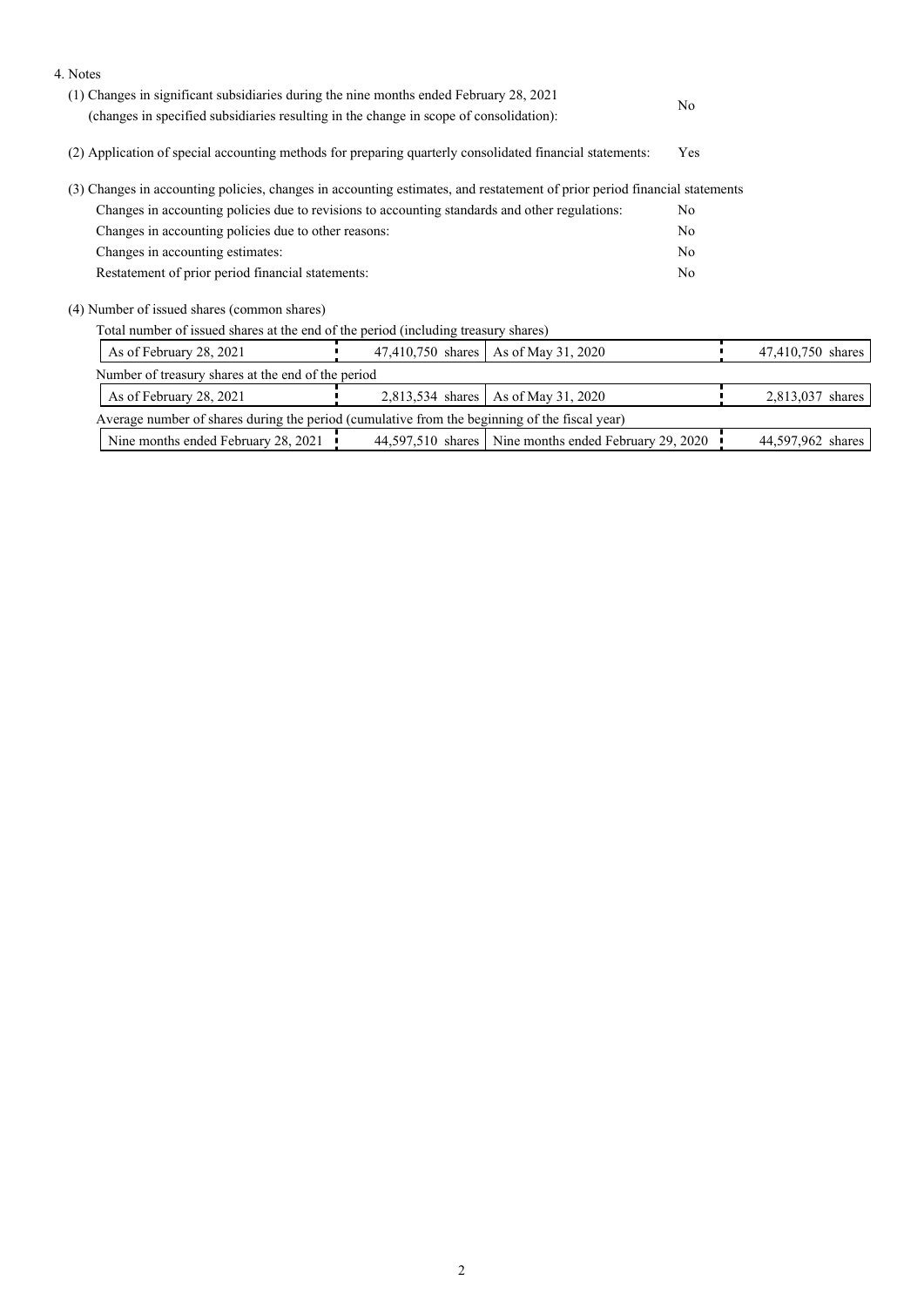### **Quarterly consolidated financial statements Consolidated balance sheets**

| As of February 28, 2021<br>As of May 31, 2020<br>Assets<br>Current assets<br>18,996<br>Cash and deposits<br>17,427<br>Notes and accounts receivable - trade<br>15,894<br>14,277<br><b>Securities</b><br>50<br>49<br>Merchandise and finished goods<br>30,243<br>31,538<br>Work in process<br>1,749<br>2,323<br>Raw materials and supplies<br>2,283<br>2,080<br>268<br>Costs on construction contracts in progress<br>272<br>Other<br>4,228<br>4,994<br>Allowance for doubtful accounts<br>(386)<br>(403)<br>Total current assets<br>72,333<br>73,555<br>Non-current assets<br>Property, plant and equipment<br>Buildings and structures<br>32,273<br>32,128<br>Accumulated depreciation<br>(20, 228)<br>(20, 355)<br>Buildings and structures, net<br>12,044<br>11,772<br>Machinery, equipment and vehicles<br>13,568<br>14,228<br>Accumulated depreciation<br>(9,262)<br>(9, 813)<br>Machinery, equipment and vehicles, net<br>4,306<br>4,415<br>13,606<br>13,552<br>Land<br>695<br>Construction in progress<br>1,165<br>Other<br>5,597<br>6,002<br>Accumulated depreciation<br>(3,405)<br>(3, 722)<br>2,192<br>Other, net<br>2,279<br>Total property, plant and equipment<br>32,845<br>33,186<br>Intangible assets<br>2,858<br>4,225<br>Investments and other assets<br>Investment securities<br>14,536<br>13,129<br>Long-term loans receivable<br>28<br>22<br>1,397<br>1,306<br>Deferred tax assets<br>1,066<br>Other<br>1,069<br>(60)<br>Allowance for doubtful accounts<br>(58)<br>15,563<br>16,873<br>Total investments and other assets<br>51,268<br>54,285<br>Total non-current assets<br>Total assets<br>123,601<br>127,841 |  | (Millions of yen) |
|--------------------------------------------------------------------------------------------------------------------------------------------------------------------------------------------------------------------------------------------------------------------------------------------------------------------------------------------------------------------------------------------------------------------------------------------------------------------------------------------------------------------------------------------------------------------------------------------------------------------------------------------------------------------------------------------------------------------------------------------------------------------------------------------------------------------------------------------------------------------------------------------------------------------------------------------------------------------------------------------------------------------------------------------------------------------------------------------------------------------------------------------------------------------------------------------------------------------------------------------------------------------------------------------------------------------------------------------------------------------------------------------------------------------------------------------------------------------------------------------------------------------------------------------------------------------------------------------------------------------------------------|--|-------------------|
|                                                                                                                                                                                                                                                                                                                                                                                                                                                                                                                                                                                                                                                                                                                                                                                                                                                                                                                                                                                                                                                                                                                                                                                                                                                                                                                                                                                                                                                                                                                                                                                                                                      |  |                   |
|                                                                                                                                                                                                                                                                                                                                                                                                                                                                                                                                                                                                                                                                                                                                                                                                                                                                                                                                                                                                                                                                                                                                                                                                                                                                                                                                                                                                                                                                                                                                                                                                                                      |  |                   |
|                                                                                                                                                                                                                                                                                                                                                                                                                                                                                                                                                                                                                                                                                                                                                                                                                                                                                                                                                                                                                                                                                                                                                                                                                                                                                                                                                                                                                                                                                                                                                                                                                                      |  |                   |
|                                                                                                                                                                                                                                                                                                                                                                                                                                                                                                                                                                                                                                                                                                                                                                                                                                                                                                                                                                                                                                                                                                                                                                                                                                                                                                                                                                                                                                                                                                                                                                                                                                      |  |                   |
|                                                                                                                                                                                                                                                                                                                                                                                                                                                                                                                                                                                                                                                                                                                                                                                                                                                                                                                                                                                                                                                                                                                                                                                                                                                                                                                                                                                                                                                                                                                                                                                                                                      |  |                   |
|                                                                                                                                                                                                                                                                                                                                                                                                                                                                                                                                                                                                                                                                                                                                                                                                                                                                                                                                                                                                                                                                                                                                                                                                                                                                                                                                                                                                                                                                                                                                                                                                                                      |  |                   |
|                                                                                                                                                                                                                                                                                                                                                                                                                                                                                                                                                                                                                                                                                                                                                                                                                                                                                                                                                                                                                                                                                                                                                                                                                                                                                                                                                                                                                                                                                                                                                                                                                                      |  |                   |
|                                                                                                                                                                                                                                                                                                                                                                                                                                                                                                                                                                                                                                                                                                                                                                                                                                                                                                                                                                                                                                                                                                                                                                                                                                                                                                                                                                                                                                                                                                                                                                                                                                      |  |                   |
|                                                                                                                                                                                                                                                                                                                                                                                                                                                                                                                                                                                                                                                                                                                                                                                                                                                                                                                                                                                                                                                                                                                                                                                                                                                                                                                                                                                                                                                                                                                                                                                                                                      |  |                   |
|                                                                                                                                                                                                                                                                                                                                                                                                                                                                                                                                                                                                                                                                                                                                                                                                                                                                                                                                                                                                                                                                                                                                                                                                                                                                                                                                                                                                                                                                                                                                                                                                                                      |  |                   |
|                                                                                                                                                                                                                                                                                                                                                                                                                                                                                                                                                                                                                                                                                                                                                                                                                                                                                                                                                                                                                                                                                                                                                                                                                                                                                                                                                                                                                                                                                                                                                                                                                                      |  |                   |
|                                                                                                                                                                                                                                                                                                                                                                                                                                                                                                                                                                                                                                                                                                                                                                                                                                                                                                                                                                                                                                                                                                                                                                                                                                                                                                                                                                                                                                                                                                                                                                                                                                      |  |                   |
|                                                                                                                                                                                                                                                                                                                                                                                                                                                                                                                                                                                                                                                                                                                                                                                                                                                                                                                                                                                                                                                                                                                                                                                                                                                                                                                                                                                                                                                                                                                                                                                                                                      |  |                   |
|                                                                                                                                                                                                                                                                                                                                                                                                                                                                                                                                                                                                                                                                                                                                                                                                                                                                                                                                                                                                                                                                                                                                                                                                                                                                                                                                                                                                                                                                                                                                                                                                                                      |  |                   |
|                                                                                                                                                                                                                                                                                                                                                                                                                                                                                                                                                                                                                                                                                                                                                                                                                                                                                                                                                                                                                                                                                                                                                                                                                                                                                                                                                                                                                                                                                                                                                                                                                                      |  |                   |
|                                                                                                                                                                                                                                                                                                                                                                                                                                                                                                                                                                                                                                                                                                                                                                                                                                                                                                                                                                                                                                                                                                                                                                                                                                                                                                                                                                                                                                                                                                                                                                                                                                      |  |                   |
|                                                                                                                                                                                                                                                                                                                                                                                                                                                                                                                                                                                                                                                                                                                                                                                                                                                                                                                                                                                                                                                                                                                                                                                                                                                                                                                                                                                                                                                                                                                                                                                                                                      |  |                   |
|                                                                                                                                                                                                                                                                                                                                                                                                                                                                                                                                                                                                                                                                                                                                                                                                                                                                                                                                                                                                                                                                                                                                                                                                                                                                                                                                                                                                                                                                                                                                                                                                                                      |  |                   |
|                                                                                                                                                                                                                                                                                                                                                                                                                                                                                                                                                                                                                                                                                                                                                                                                                                                                                                                                                                                                                                                                                                                                                                                                                                                                                                                                                                                                                                                                                                                                                                                                                                      |  |                   |
|                                                                                                                                                                                                                                                                                                                                                                                                                                                                                                                                                                                                                                                                                                                                                                                                                                                                                                                                                                                                                                                                                                                                                                                                                                                                                                                                                                                                                                                                                                                                                                                                                                      |  |                   |
|                                                                                                                                                                                                                                                                                                                                                                                                                                                                                                                                                                                                                                                                                                                                                                                                                                                                                                                                                                                                                                                                                                                                                                                                                                                                                                                                                                                                                                                                                                                                                                                                                                      |  |                   |
|                                                                                                                                                                                                                                                                                                                                                                                                                                                                                                                                                                                                                                                                                                                                                                                                                                                                                                                                                                                                                                                                                                                                                                                                                                                                                                                                                                                                                                                                                                                                                                                                                                      |  |                   |
|                                                                                                                                                                                                                                                                                                                                                                                                                                                                                                                                                                                                                                                                                                                                                                                                                                                                                                                                                                                                                                                                                                                                                                                                                                                                                                                                                                                                                                                                                                                                                                                                                                      |  |                   |
|                                                                                                                                                                                                                                                                                                                                                                                                                                                                                                                                                                                                                                                                                                                                                                                                                                                                                                                                                                                                                                                                                                                                                                                                                                                                                                                                                                                                                                                                                                                                                                                                                                      |  |                   |
|                                                                                                                                                                                                                                                                                                                                                                                                                                                                                                                                                                                                                                                                                                                                                                                                                                                                                                                                                                                                                                                                                                                                                                                                                                                                                                                                                                                                                                                                                                                                                                                                                                      |  |                   |
|                                                                                                                                                                                                                                                                                                                                                                                                                                                                                                                                                                                                                                                                                                                                                                                                                                                                                                                                                                                                                                                                                                                                                                                                                                                                                                                                                                                                                                                                                                                                                                                                                                      |  |                   |
|                                                                                                                                                                                                                                                                                                                                                                                                                                                                                                                                                                                                                                                                                                                                                                                                                                                                                                                                                                                                                                                                                                                                                                                                                                                                                                                                                                                                                                                                                                                                                                                                                                      |  |                   |
|                                                                                                                                                                                                                                                                                                                                                                                                                                                                                                                                                                                                                                                                                                                                                                                                                                                                                                                                                                                                                                                                                                                                                                                                                                                                                                                                                                                                                                                                                                                                                                                                                                      |  |                   |
|                                                                                                                                                                                                                                                                                                                                                                                                                                                                                                                                                                                                                                                                                                                                                                                                                                                                                                                                                                                                                                                                                                                                                                                                                                                                                                                                                                                                                                                                                                                                                                                                                                      |  |                   |
|                                                                                                                                                                                                                                                                                                                                                                                                                                                                                                                                                                                                                                                                                                                                                                                                                                                                                                                                                                                                                                                                                                                                                                                                                                                                                                                                                                                                                                                                                                                                                                                                                                      |  |                   |
|                                                                                                                                                                                                                                                                                                                                                                                                                                                                                                                                                                                                                                                                                                                                                                                                                                                                                                                                                                                                                                                                                                                                                                                                                                                                                                                                                                                                                                                                                                                                                                                                                                      |  |                   |
|                                                                                                                                                                                                                                                                                                                                                                                                                                                                                                                                                                                                                                                                                                                                                                                                                                                                                                                                                                                                                                                                                                                                                                                                                                                                                                                                                                                                                                                                                                                                                                                                                                      |  |                   |
|                                                                                                                                                                                                                                                                                                                                                                                                                                                                                                                                                                                                                                                                                                                                                                                                                                                                                                                                                                                                                                                                                                                                                                                                                                                                                                                                                                                                                                                                                                                                                                                                                                      |  |                   |
|                                                                                                                                                                                                                                                                                                                                                                                                                                                                                                                                                                                                                                                                                                                                                                                                                                                                                                                                                                                                                                                                                                                                                                                                                                                                                                                                                                                                                                                                                                                                                                                                                                      |  |                   |
|                                                                                                                                                                                                                                                                                                                                                                                                                                                                                                                                                                                                                                                                                                                                                                                                                                                                                                                                                                                                                                                                                                                                                                                                                                                                                                                                                                                                                                                                                                                                                                                                                                      |  |                   |
|                                                                                                                                                                                                                                                                                                                                                                                                                                                                                                                                                                                                                                                                                                                                                                                                                                                                                                                                                                                                                                                                                                                                                                                                                                                                                                                                                                                                                                                                                                                                                                                                                                      |  |                   |
|                                                                                                                                                                                                                                                                                                                                                                                                                                                                                                                                                                                                                                                                                                                                                                                                                                                                                                                                                                                                                                                                                                                                                                                                                                                                                                                                                                                                                                                                                                                                                                                                                                      |  |                   |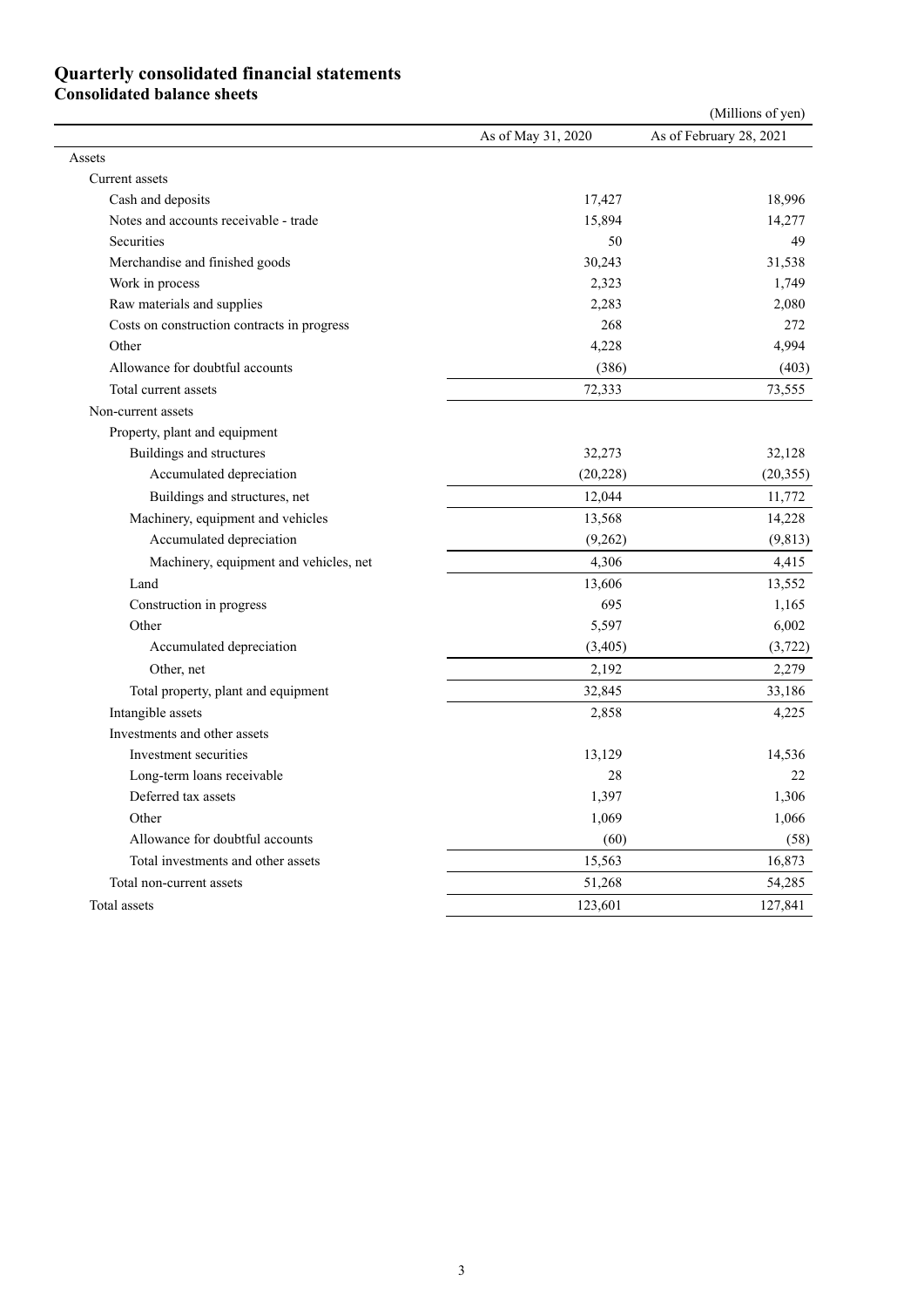|                                                                              |                    | (Millions of yen)       |
|------------------------------------------------------------------------------|--------------------|-------------------------|
|                                                                              | As of May 31, 2020 | As of February 28, 2021 |
| Liabilities                                                                  |                    |                         |
| <b>Current</b> liabilities                                                   |                    |                         |
| Notes and accounts payable - trade                                           | 5,006              | 4,413                   |
| Short-term borrowings                                                        | 3,441              | 2,356                   |
| Income taxes payable                                                         | 1,048              | 1,192                   |
| Other                                                                        | 5,737              | 4,981                   |
| Total current liabilities                                                    | 15,233             | 12,944                  |
| Non-current liabilities                                                      |                    |                         |
| Long-term borrowings                                                         | 1,267              | 898                     |
| Deferred tax liabilities                                                     | 947                | 1,632                   |
| Retirement benefit liability                                                 | 2,066              | 2,048                   |
| Provision for retirement benefits for directors (and other<br>officers)      | 139                | 42                      |
| Provision for share-based remuneration for directors (and<br>other officers) | 66                 | 92                      |
| Other                                                                        | 2,086              | 2,371                   |
| Total non-current liabilities                                                | 6,574              | 7,085                   |
| <b>Total liabilities</b>                                                     | 21,808             | 20,030                  |
| Net assets                                                                   |                    |                         |
| Shareholders' equity                                                         |                    |                         |
| Share capital                                                                | 13,500             | 13,500                  |
| Capital surplus                                                              | 10,793             | 10,793                  |
| Retained earnings                                                            | 84,935             | 89,459                  |
| Treasury shares                                                              | (4, 485)           | (4, 487)                |
| Total shareholders' equity                                                   | 104,744            | 109,266                 |
| Accumulated other comprehensive income                                       |                    |                         |
| Valuation difference on available-for-sale securities                        | 4,744              | 5,484                   |
| Foreign currency translation adjustment                                      | (7,520)            | (6, 815)                |
| Remeasurements of defined benefit plans                                      | (367)              | (334)                   |
| Total accumulated other comprehensive income                                 | (3, 143)           | (1,665)                 |
| Non-controlling interests                                                    | 193                | 210                     |
| Total net assets                                                             | 101,793            | 107,811                 |
| Total liabilities and net assets                                             | 123,601            | 127,841                 |
|                                                                              |                    |                         |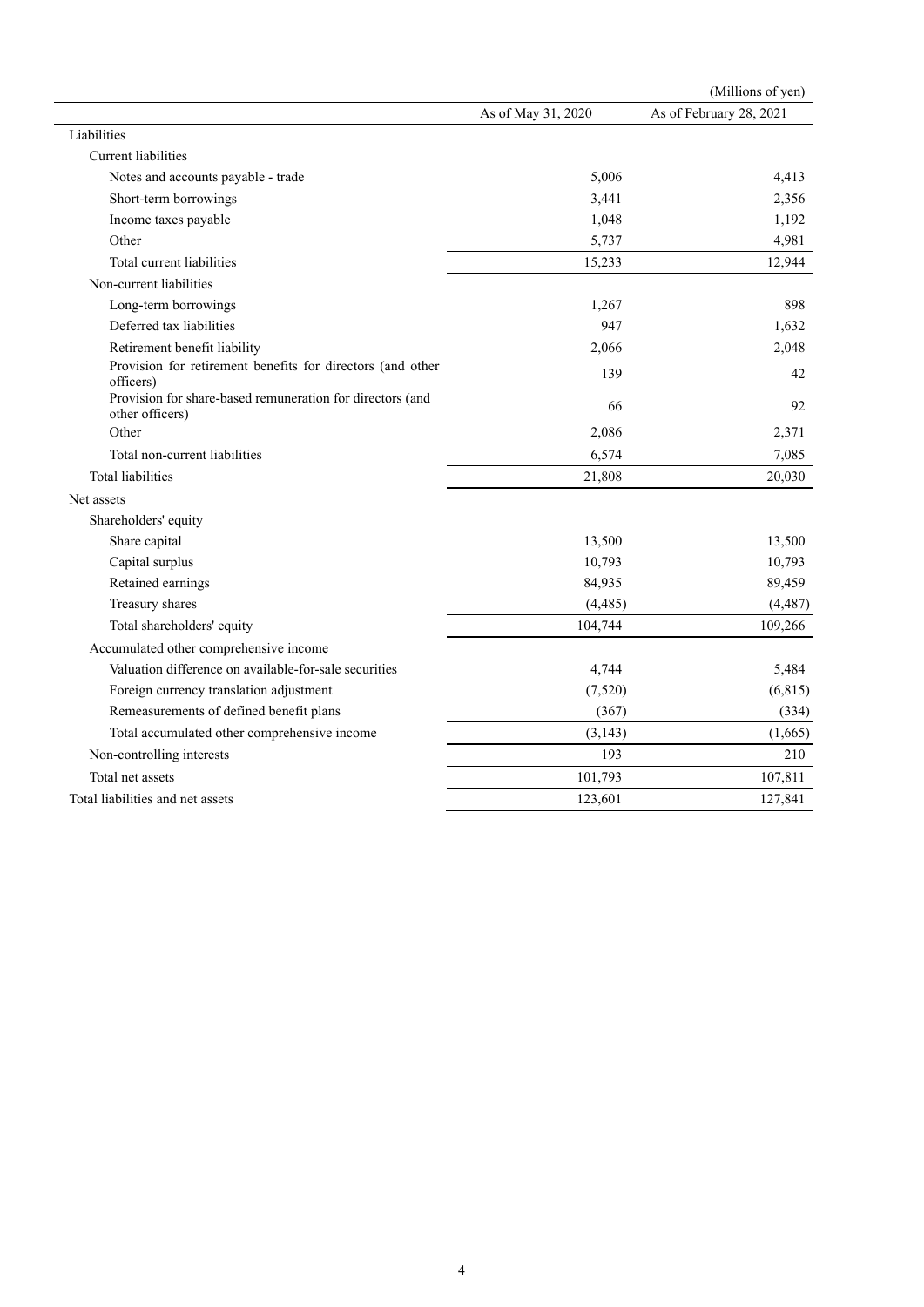### **Consolidated statements of income (cumulative) and consolidated statements of comprehensive income (cumulative)**

**Consolidated statements of income (cumulative)**

|                                                  |                                        | (Millions of yen)                      |
|--------------------------------------------------|----------------------------------------|----------------------------------------|
|                                                  | Nine months ended<br>February 29, 2020 | Nine months ended<br>February 28, 2021 |
| Net sales                                        | 43,686                                 | 47,823                                 |
| Cost of sales                                    | 17,918                                 | 19,728                                 |
| Gross profit                                     | 25,767                                 | 28,095                                 |
| Selling, general and administrative expenses     | 20,068                                 | 20,231                                 |
| Operating profit                                 | 5,698                                  | 7,863                                  |
| Non-operating income                             |                                        |                                        |
| Interest income                                  | 121                                    | 70                                     |
| Dividend income                                  | 294                                    | 263                                    |
| Rental income                                    | 169                                    | 150                                    |
| Other                                            | 219                                    | 166                                    |
| Total non-operating income                       | 804                                    | 650                                    |
| Non-operating expenses                           |                                        |                                        |
| Interest expenses                                | 127                                    | 87                                     |
| Foreign exchange losses                          | 15                                     | 385                                    |
| Other                                            | 70                                     | 109                                    |
| Total non-operating expenses                     | 213                                    | 582                                    |
| Ordinary profit                                  | 6,289                                  | 7,931                                  |
| Extraordinary income                             |                                        |                                        |
| Gain on sales of investment securities           |                                        | 108                                    |
| Gain on sale of businesses                       | 37                                     |                                        |
| Compensation income                              | 126                                    |                                        |
| Settlement received                              |                                        | 150                                    |
| Total extraordinary income                       | 164                                    | 258                                    |
| Extraordinary losses                             |                                        |                                        |
| Loss on valuation of investment securities       | $\overline{\phantom{0}}$               | 102                                    |
| Impairment loss                                  | 26                                     | 83                                     |
| Total extraordinary losses                       | 26                                     | 186                                    |
| Profit before income taxes                       | 6,427                                  | 8,003                                  |
| Income taxes                                     | 1,654                                  | 1,975                                  |
| Profit                                           | 4,772                                  | 6,028                                  |
| Profit attributable to non-controlling interests | 19                                     | 31                                     |
| Profit attributable to owners of parent          | 4,753                                  | 5,997                                  |